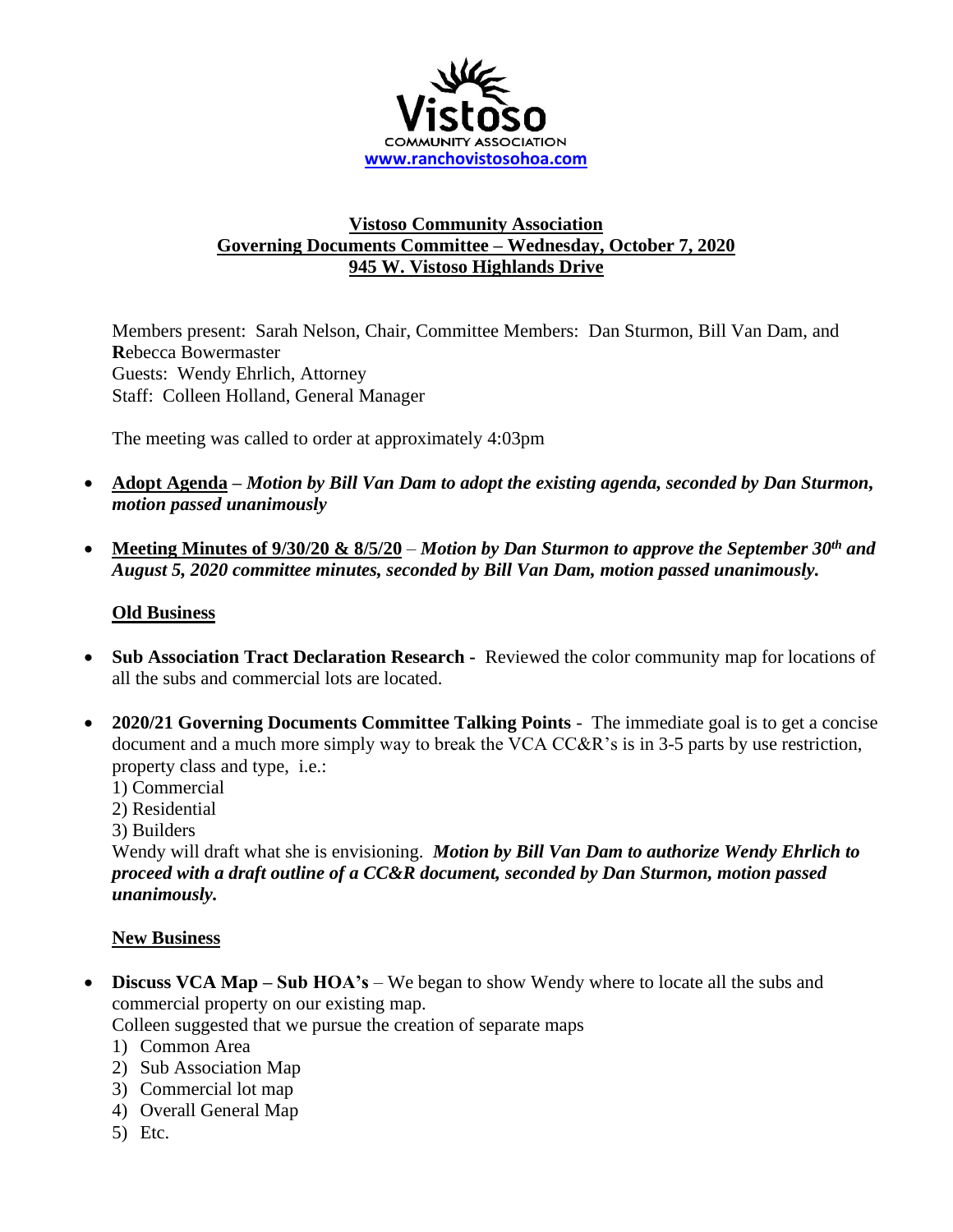

Discussed utilizing the resources of Paul Oland at Paradigm. Sarah Nelson asked Colleen to earmark money in the 2021 VCA budget for the consulting and production fees for this project.

- **CC&R current/new VCA Board, homeowners and sub association boards and management companies' presentation draft –** Wendy suggested that by the end of December we have 2 documents to present to the VCA Board to get agreement on the process. \*Ensure that message is clear, concise and transparent from the Get-GO **New tools we have for presentations: Zoom and more communication via electronic avenues to reach homeowners with the message.**
- **As Brought Forth** None

*A motion to adjourn at 5:30p.m. was made by Bill Van Dam, and seconded by Rebecca Bowermaster, motion carried unanimously.*

Next Meeting Date – Wednesday, November 4, 2020 – 4:00pm (committee members only) and November 19, 2020 – 11am with Wendy Ehrlich– both via Zoom Video & Audio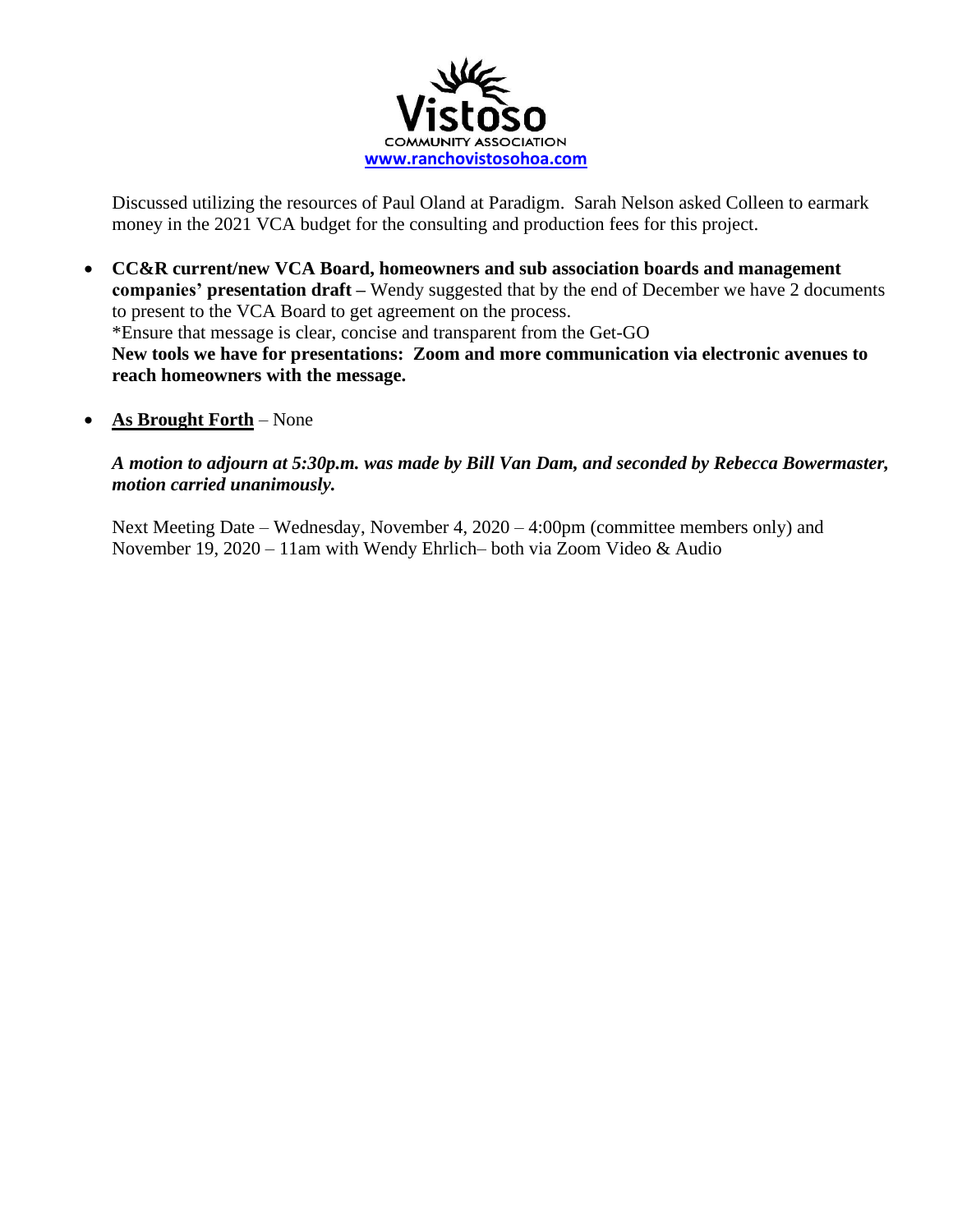

**Vistoso Community Association** Governing Documents Committee Organizational Meeting Minutes September 30, 2020 @ 4 PM (Via GotoMeeting) Meeting Minutes of September 30, 2020 at 4PM by Dan Sturmon

- The organizational meeting was called at approximately 4 PM via GotoMeeting . Members present were: Sarah Nelson, Dan Sturmon, Wendy Ehrlich (attorney), Bill Van Dam, and Rebecca Bowermaster.
- Committee Calendar Schedule Chair Nelson noted it was one year since the committee attorney Wendy Ehrlich was employed to assist in the updating and reformatting of the Vistoso Community Association CC&Rs dated 1995. Mention was made that October 7 at 4 PM would be the next committee meeting.
- Assess working material and establish the Attorney's direction Chair Nelson reviewed the status of working materials that the attorney requested over the summer season. Attorney Ehrlich noted she has received all the tract information needed to begin CC&R document structuring. However, Attorney Ehrlich inquired on status of remaining Builders in the VCA boundaries, and a head count of non-gated communities not having an HOA Board. Chair Nelson volunteered to provide that information as well as provide a color-coded map showing all the known HOAs. Committee consensus was to have the Attorney Ehrlich begin a draft CC&R document, while the committee would develop a list of specific topics to be addressed in the draft document and would be finalized at the October 7 meeting.
- Evaluate Options to reduce 75% majority Vote Requirement Chair Nelson reviewed the consent voting approach, which a specific voting period did not have to be defined. The consent approach allows the voting period to be extended until a 75% voting majority is achieved. Attorney Ehrlich proposed another option involving help from a District State Legislator to introduce a bill that standardizes a statewide HOA voting majority of 2/3rds (66%) for the Association. Chair Nelson did not know any area legislator that sponsor such a bill when the 2021 state session convenes.
- Reestablish Talking Points for the VCA Board & Sub-Association Representatives Chair Nelson wanted to assess the progress of the talking points originally formulated to introduce proposed changes to the dated VCA-CC&Rs. The committee members felt the talking points should initially focus on a draft CC&R document to the VCA Board members with the intent of receiving feedback on subjects that should be addressed. Committee members felt more discussion was needed with First Service management staff at the October 7 meeting to insure accuracy of the sub-association contacts when talking points are developed for future presentations.
- Being no further topics to discuss, committee adjourned 5:15 PM.
- Next Meeting Date October 7 at 4 PM.